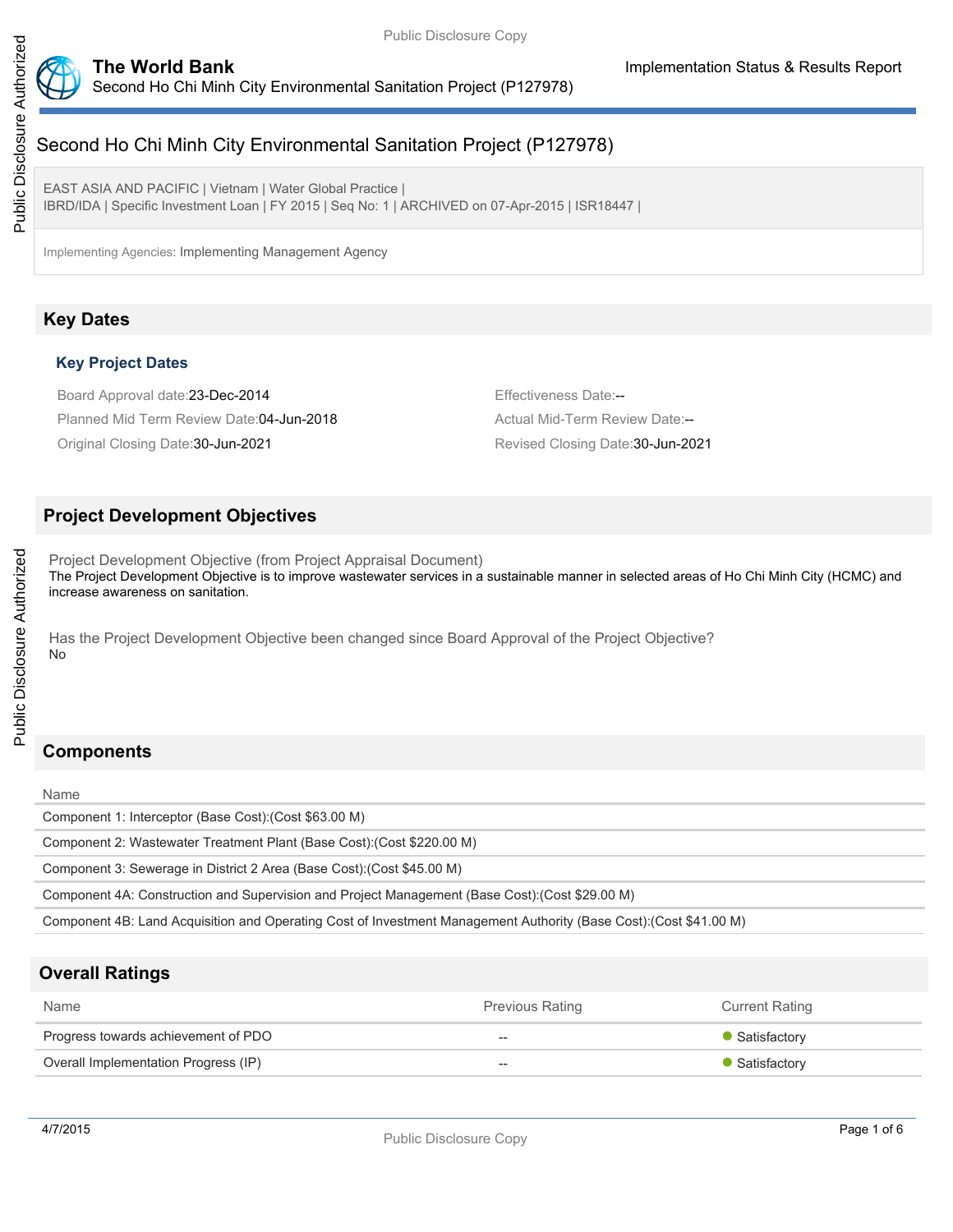

Second Ho Chi Minh City Environmental Sanitation Project (P127978)

**The World Bank Implementation Status & Results Report** 

Overall Risk Rating **Contract Contract Contract Contract Contract Contract Contract Contract Contract Contract Contract Contract Contract Contract Contract Contract Contract Contract Contract Contract Contract Contract Con** 

## **Implementation Status and Key Decisions**

The Loan Agreement (for IBRD) and the Financing Agreement (for IDA Credit) were signed on March 12, 2015. The signing took place in HCMC and the central government officials and the Bank's Country Director travelled from Hanoi for the event. A press release from the Bank regarding the signing is attached.

The HCMC authorities are committed to implementing this project satisfactorily. To this end, it has strengthened the Investment Management Authority (IMA) that will implement the project. Based on the institutional measures taken by the HCMC authorities, it is expected that the project will be implemented satisfactorily and that the Project Development Objective will be met in a timely manner. The key immediate step is for the project to be made effective by the deadline of June 10, 2015. The counterparts in HCMC are working towards meeting this deadline in a timely manner.

### **Risks**

### **Systematic Operations Risk-rating Tool**

| <b>Risk Category</b>                                            | Rating at Approval | <b>Previous Rating</b>                              | <b>Current Rating</b> |
|-----------------------------------------------------------------|--------------------|-----------------------------------------------------|-----------------------|
| <b>Political and Governance</b>                                 | --                 | $- -$                                               | • Substantial         |
| Macroeconomic                                                   | --                 | $\hspace{0.05cm} -\hspace{0.05cm} -\hspace{0.05cm}$ | • Moderate            |
| Sector Strategies and Policies                                  | $--$               | $\qquad \qquad -$                                   | • Moderate            |
| Technical Design of Project or Program                          | $--$               | $\hspace{0.05cm} -\hspace{0.05cm} -\hspace{0.05cm}$ | • Low                 |
| Institutional Capacity for Implementation and<br>Sustainability | --                 | $\overline{\phantom{m}}$                            | • Substantial         |
| Fiduciary                                                       | $--$               | $\hspace{0.05cm} -\hspace{0.05cm} -\hspace{0.05cm}$ | • Moderate            |
| <b>Environment and Social</b>                                   | $--$               | $\hspace{0.05cm} -\hspace{0.05cm} -\hspace{0.05cm}$ | • Substantial         |
| <b>Stakeholders</b>                                             | $- -$              | $- -$                                               | • Moderate            |
| Other                                                           | $--$               | $\qquad \qquad -$                                   | $- -$                 |
| Overall                                                         | --                 | --                                                  | • Substantial         |
|                                                                 |                    |                                                     |                       |

## **Results**

# **Project Development Objective Indicators**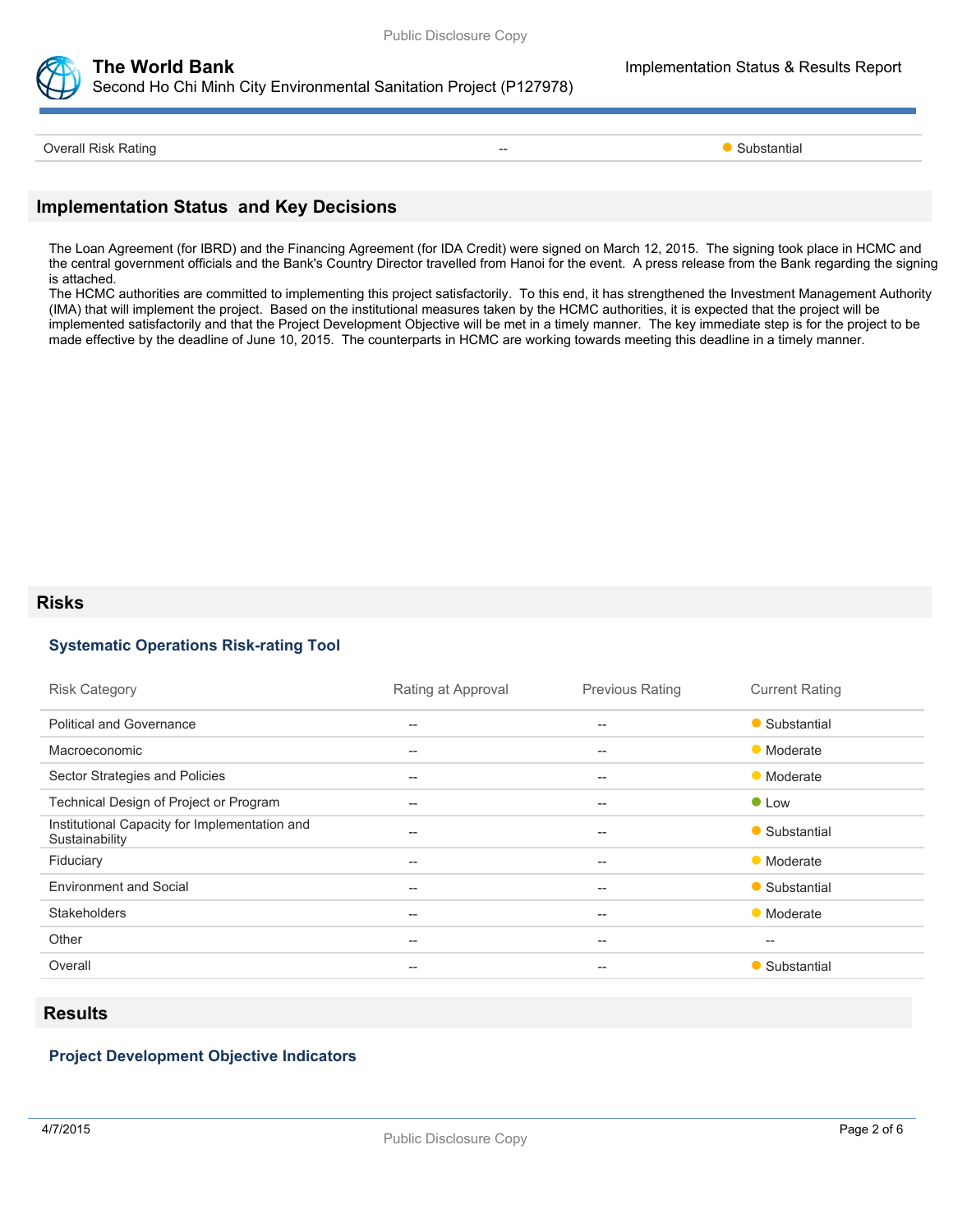



#### Volume(mass) of BOD pollution load removed by treatment plant under the project (Tones/year, Core)

|       | <b>Baseline</b> | Actual (Previous) | Actual (Current)         | End Target  |
|-------|-----------------|-------------------|--------------------------|-------------|
| Value | 0.00            | $- -$             | $\overline{\phantom{m}}$ | 3883.00     |
| Date  | 30-Oct-2015     | $-\!$             | $- -$                    | 30-Jun-2021 |

#### Direct project beneficiaries (number), of which female (percentage (Number, Custom Supplement)

|       | <b>Baseline</b> | Actual (Previous) | Actual (Current)  | End Target  |
|-------|-----------------|-------------------|-------------------|-------------|
| Value | 0.00            | $- -$             | $\hspace{0.05cm}$ | 1125000.00  |
| Date  | 30-Oct-2015     | $- -$             | --                | 30-Jun-2021 |

#### Maintaining cost recovery for wastewater management in HCMC (Number, Custom Supplement)

|       | <b>Baseline</b> | Actual (Previous) | Actual (Current)  | End Target  |
|-------|-----------------|-------------------|-------------------|-------------|
| Value | 0.00            | $- -$             | $\hspace{0.05cm}$ | 1.00        |
| Date  | 30-Oct-2015     | $- -$             | --                | 30-Jun-2021 |

#### Percentage of respondents demonstrating an increase in awareness on sanitation issues (Percentage, Custom Supplement)

|       | <b>Baseline</b> | Actual (Previous) | Actual (Current) | End Target  |
|-------|-----------------|-------------------|------------------|-------------|
| Value | 0.00            | $- -$             | $-$              | 50.00       |
| Date  | 30-Oct-2015     | $- -$             | $- -$            | 30-Jun-2021 |

#### Overall Comments

# **Intermediate Results Indicators**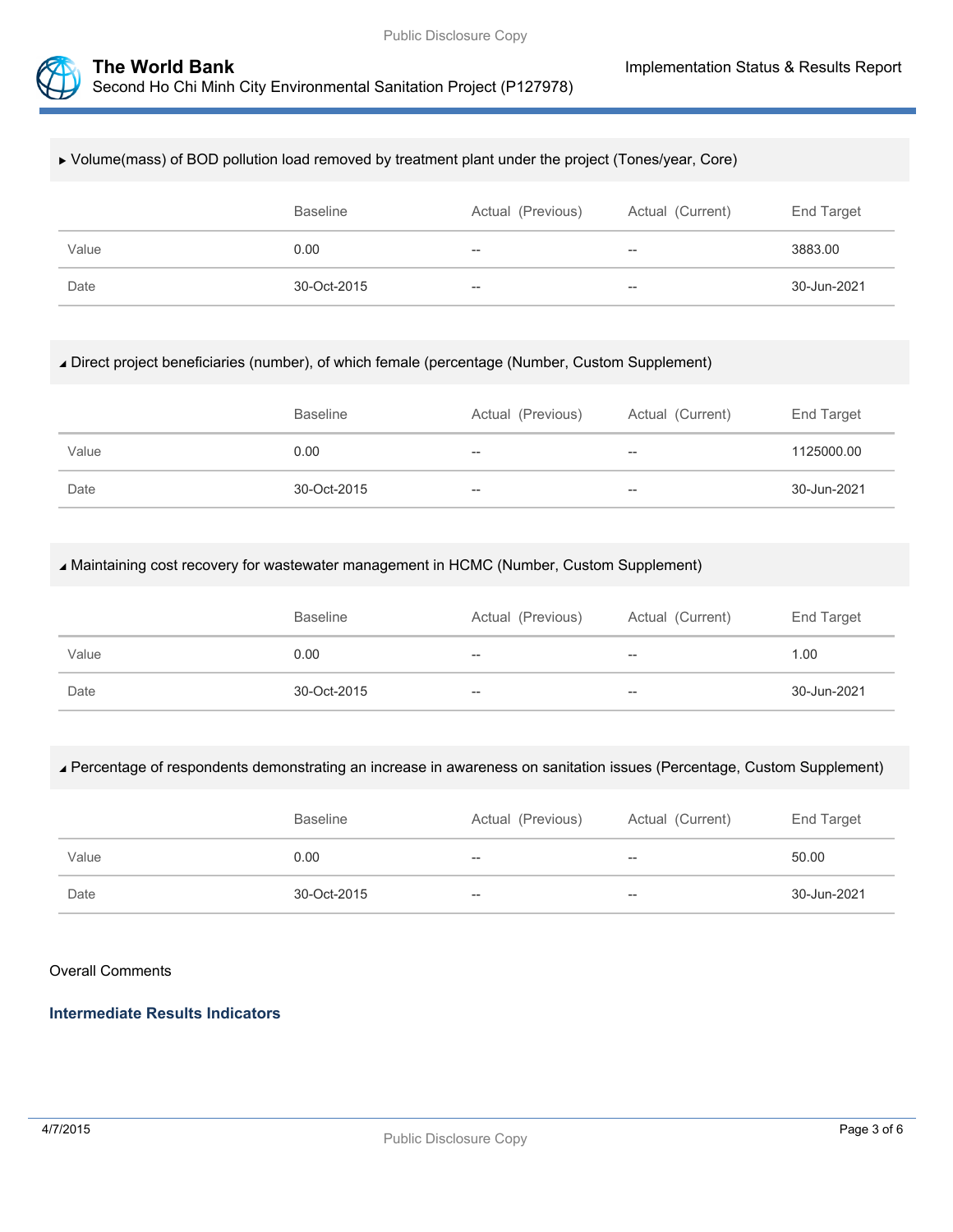

| ► Length of interceptor installed (Kilometers, Custom)                 |      |                          |       |      |  |
|------------------------------------------------------------------------|------|--------------------------|-------|------|--|
| Actual (Previous)<br><b>Baseline</b><br>Actual (Current)<br>End Target |      |                          |       |      |  |
| Value                                                                  | 0.00 | $\overline{\phantom{m}}$ | $- -$ | 8.00 |  |
| Date<br>30-Oct-2015<br>$\overline{\phantom{m}}$<br>$- -$               |      |                          |       |      |  |

#### New household sewer connections constructed under the project (Number, Core)

|       | <b>Baseline</b> | Actual (Previous)        | Actual (Current) | End Target  |
|-------|-----------------|--------------------------|------------------|-------------|
| Value | $- -$           | $\overline{\phantom{m}}$ | $- -$            | 7153.00     |
| Date  | 30-Oct-2015     | $-$                      | $- -$            | 30-Jun-2021 |

### District 2 sewers operational (Yes/No, Custom)

|       | <b>Baseline</b> | Actual (Previous)        | Actual (Current) | End Target  |
|-------|-----------------|--------------------------|------------------|-------------|
| Value | N               | $- -$                    | $- -$            |             |
| Date  | 30-Oct-2015     | $\overline{\phantom{m}}$ | $- -$            | 30-Jun-2021 |

#### DBO Contractor activities in place (Yes/No, Custom)

|       | <b>Baseline</b> | Actual (Previous) | Actual (Current) | End Target  |
|-------|-----------------|-------------------|------------------|-------------|
| Value | N               | $- -$             | $- -$            |             |
| Date  | 30-Oct-2015     | $--$              | $- -$            | 30-Jun-2021 |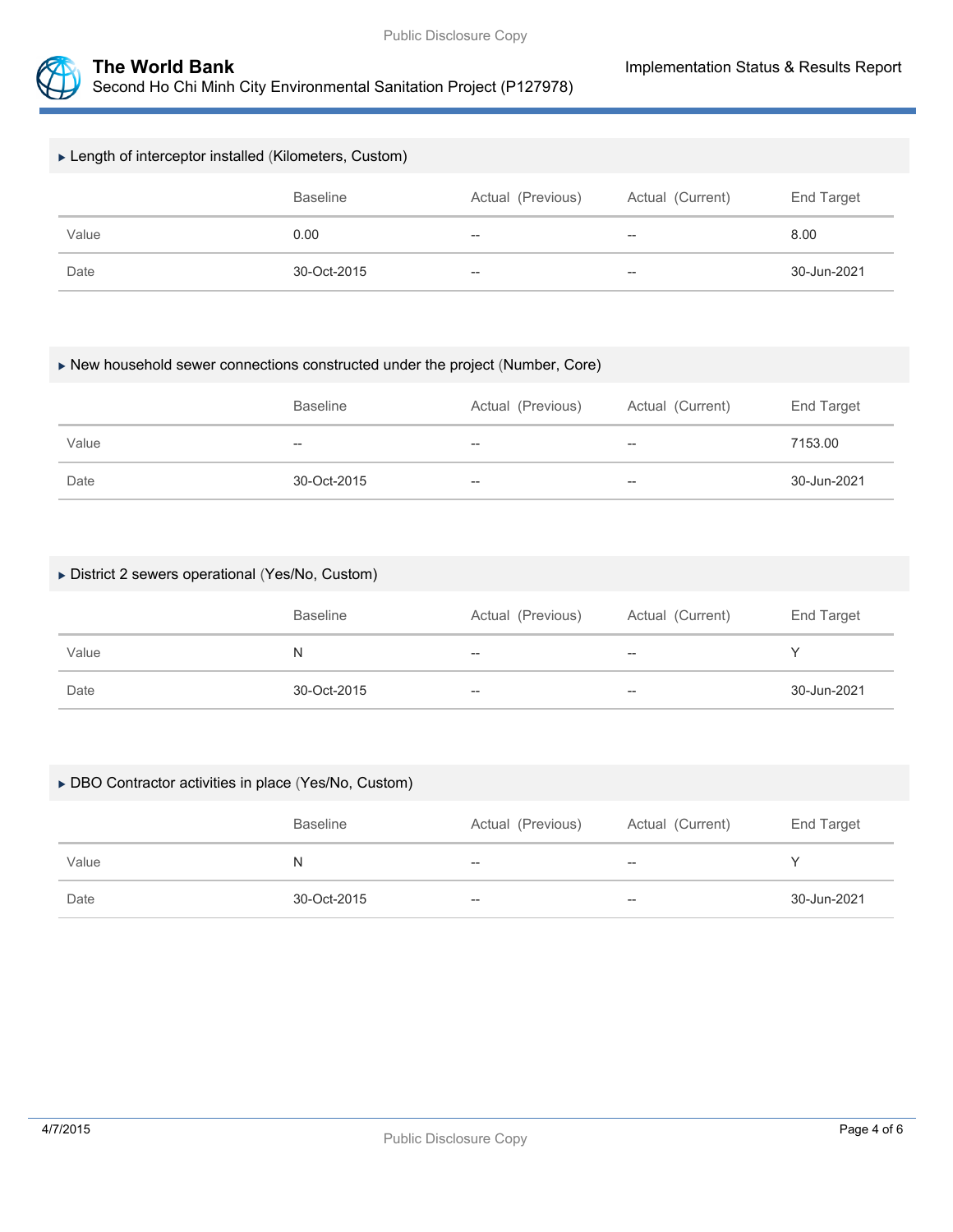

| Survey and IEC activities conducted (Yes/No, Custom) |                 |                          |                  |             |  |
|------------------------------------------------------|-----------------|--------------------------|------------------|-------------|--|
|                                                      | <b>Baseline</b> | Actual (Previous)        | Actual (Current) | End Target  |  |
| Value                                                | N               | $\overline{\phantom{m}}$ | $- -$            | v           |  |
| Date                                                 | 30-Oct-2015     | $\overline{\phantom{m}}$ | $- -$            | 30-Jun-2021 |  |

#### Number of poor people in the D2 area connected to the sewerage network (Number, Custom)

|       | <b>Baseline</b> | Actual (Previous)        | Actual (Current) | End Target  |
|-------|-----------------|--------------------------|------------------|-------------|
| Value | 0.00            | $\hspace{0.05cm} \cdots$ | $- -$            | 3318.00     |
| Date  | 30-Oct-2015     | $\overline{\phantom{a}}$ | $- -$            | 30-Jun-2021 |

#### Overall Comments

# **Data on Financial Performance**

#### **Disbursements (by loan)**

| Project | Loan/Credit/TF    | <b>Status</b>    | Currency   | Original | Revised | Cancelled | Disbursed | Undisbursed | <b>Disbursed</b> |
|---------|-------------------|------------------|------------|----------|---------|-----------|-----------|-------------|------------------|
| P127978 | <b>IBRD-84600</b> | Not<br>Effective | <b>USD</b> | 250.00   | 250.00  | 0.00      | 0.00      | 250.00      | $0\%$            |
| P127978 | IDA-55680         | Not<br>Effective | USD        | 200.00   | 200.00  | 0.00      | 0.00      | 196.27      | $0\%$            |

## **Key Dates (by loan)**

| Project | Loan/Credit/TF    | <b>Status</b>    | Approval Date | Signing Date                | Effectiveness Date | Orig. Closing Date Rev. Closing Date |             |
|---------|-------------------|------------------|---------------|-----------------------------|--------------------|--------------------------------------|-------------|
| P127978 | <b>IBRD-84600</b> | Not<br>Effective | 23-Dec-2014   | $\hspace{0.05cm} \ldots$    | $\sim$             | 30-Jun-2021                          | 30-Jun-2021 |
| P127978 | IDA-55680         | Not<br>Effective | 23-Dec-2014   | $\mathcal{L}_{\mathcal{A}}$ | $- -$              | 30-Jun-2021                          | 30-Jun-2021 |

## **Cumulative Disbursements**